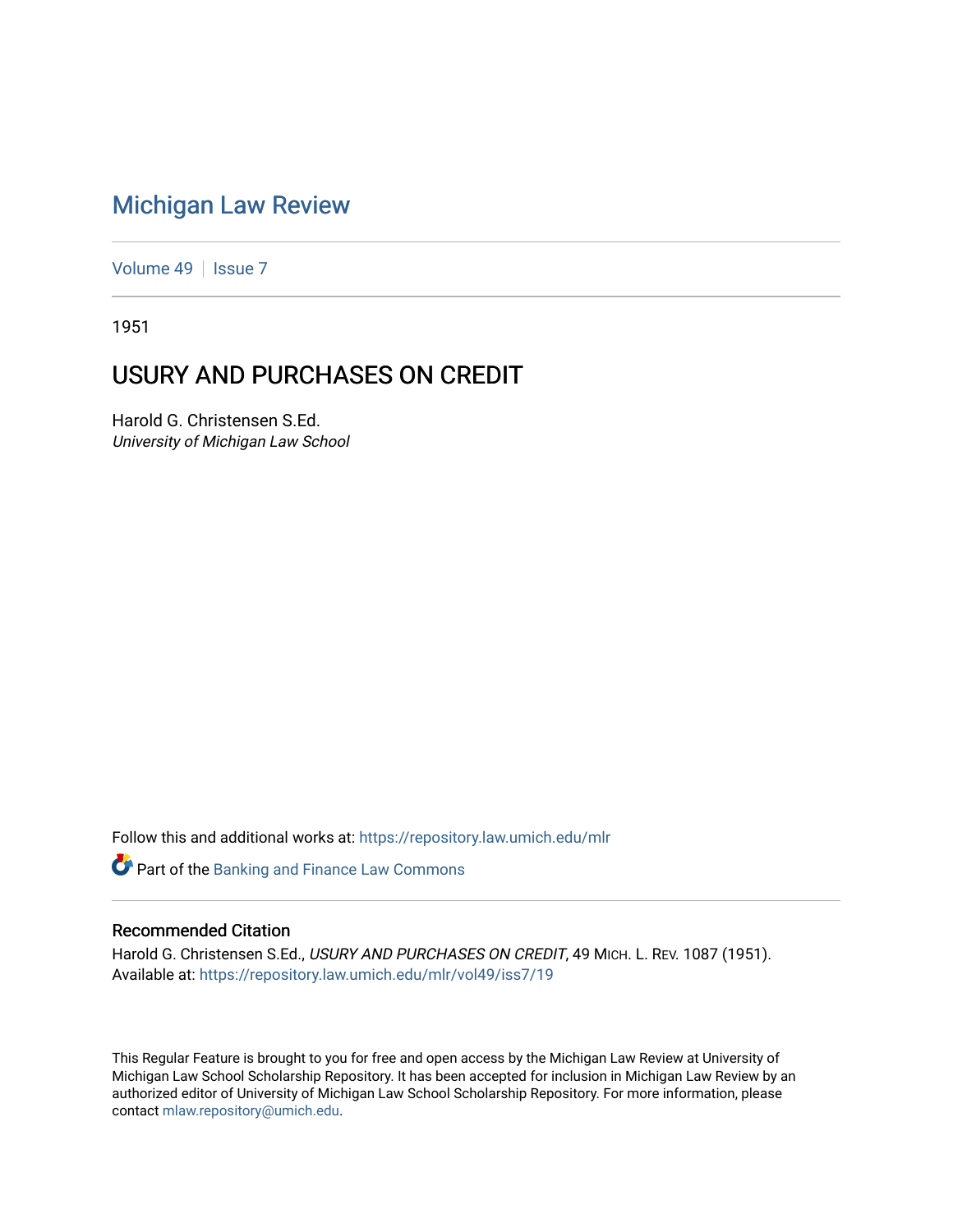UsuRY AND PuRCHASEs ON CREDIT-Defendant purchased goods of the plaintiff on credit, giving his note, secured by a chattel mortgage, for the balance of the purchase price. The total price included a "time price differential"1 which exceeded the lawful rate of interest computed on the unpaid balance. Defendant defaulted in payment of the note and plaintiff sued to recover the goods. Defendant pleaded that the mortgage and note included usurious interest. *Held,*  there was a bona fide sale on credit and the note was not usurious. *Brownv. Crandall,* (S.C. 1950) 61 S.E. (2d) 761.

By the general rule a person may sell his goods for a higher price on credit than for cash, and the fact that the difference between the two prices exceeds the iawful rate of interest upon the balance due does not bring the transaction within the pale of usury legislation.<sup>2</sup> The reasons advanced for this rule are that the increment in price is part of the consideration of the sale3 and that

1 Finance charges.

2 Commercial Credit Co. v. Tarwater, 215 Ala. 123, ll0 S. 39 (1926); Gen. Contract Purchase Co. v. Holland, 196 Ark. 675, ll9 S.W. (2d) 535 (1938); Wilson v. J. E. French Co., 214 Cal. 188, 4 P. (2d) 537 (1931); Atty. Gen. v. Contract Purchase Corp., 327 Mich. 636, 42 N.W. (2d) 768 (1950); General Motors Acc. Corp. v. Weinrich, 218 Mo. App. 68, 262 S.W. 425 (1924); 27 R.C.L. 214 (1920); 39 CYc. 926 (1912); 23 CoRN. L. Q. 619 (1938); 39 YALE L. J. 408 (1930).

3 Beete v. Bidgood, 7 B. and C. 453, 108 Eng. Rep. 792 (1827); Munson v. White,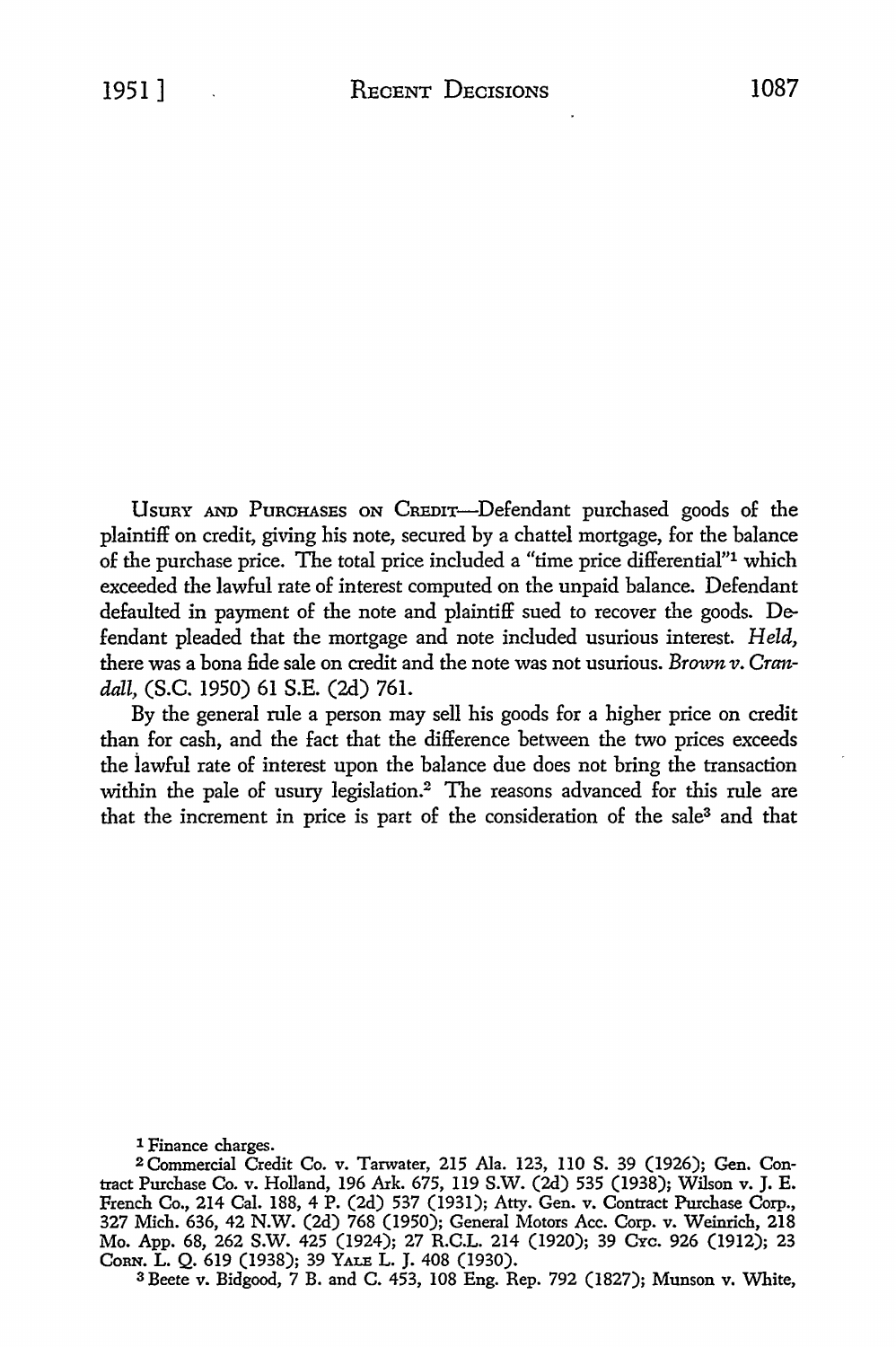usury laws apply only to loans of money.4 However, no court will permit a sale to conceal a transaction which is essentially a loan,<sup>5</sup> and some jurisdictions further hold that if the goods are sold at an agreed cash price, the increase in price for credit may not exceed the lawful interest.6 The court in the instant case appears to adopt this latter view in theory but fails to find an agreed cash price in spite of the appearance of such a price on the face of the note. This seems contra to prior South Carolina decisions7 but finds some support from other jurisdictions. 8 The distinction between an agreed cash price with a charge for deferred payment and an agreed credit price, as contrasted with a cash price, seems artificial in that the economic effect on the purchaser is the same in both cases.<sup>9</sup> Indeed, from an economic viewpoint, there is little difference between any credit sale and a loan.<sup>10</sup> "Both transactions result in a contract for the future delivery of money."11 However, considering the expanding volume of consumer credit through "easy payment plans" and the fact that so many of these purchases are in small amounts, the rates of interest allowed by usury laws prevent profitable extension of credit.<sup>12</sup> Therefore, until this problem can be corrected by legisla-

309 Ky. 295, 217 S.W. (2d) 641 (1949). But see Hartranft v. Ohlinger, 115 Pa. St. Rep. 270 (1887).

<sup>4</sup>Nelson v. Scarrit Motors, (Fla. 1950) 48 S. (2d) 168; In re Bihhey, (D. C. Minn. 1925) 9 F. (2d) 944; Henry v. P. & E. Finance, 197 Okla. 676, 174 P. (2d) 373 (1946). Accord even when interest rate appears on the contract, Morris, etc. v. Faulds, 269 App. Div. 238, 55 N.Y.S. (2d) 372 (1945). Cf. Van Schaick v. Edwards, 2 Johnson's Cases 355 (1801).

See 6 WILLISTON, CONTRACTS §1684 (1938) for elements of a usurious contract. Also 2 CONTRACTS RESTATEMENT 1023, illus. 4 (1932), and in general §526. See 91 A.L.R. 110 (1934); 28 L.R.A. (n.s.) 102 (1910); 4 BLACKST. CoMM., Wendell ed., 156 (1854).

<sup>5</sup>See 6 WILLISTON, CoNTRACTS § 1687 (1938).

6 Hogg v. Ruffner, 1 Black (66 U.S.) 115 (1861); Graham v. Lynch, 206 Ga. 301, 57 S.E. (2d) 86 (1950); Associated Inv. Co. v. Baker, (Tex. Civ. App. 1949) 221 S.W. (2d) 363.

7 Thompson v. Nesbit, 2 Rich. 73 (1845); Peoples Bank v. Jackson, 43 S.C. 86, 20 S.E. 786 (1894); Milford v. Milford, 67 S.C. 553, 46 S.E. 479 (1903). The court distinguishes these cases from the principal case.

<sup>8</sup>See note 6 supra. Also In re Bihbey, supra note 4; G.F.C. Corp. v. Williams, (Tex. Civ. App. 1950) 231 S.W. (2d) 565. Compare Richardson v. C.I.T. Corp., 60 Ga. App. 780, 5 S.E. (2d) 250 (1939) and Graham v. Lynch, supra note 6.

<sup>9</sup>See 39 YALE L. J. 408 at 412 (1930).

10 "Present goods command a premium in future goods. This premium is interest." RYAN, UsuRY AND UsURY LAWS 65 (1924). The author is discussing Bohm-Bawerk's time-preference theory of interest. But see Ecker, "Commentary on 'Usury in Installment Sales,'" 2 LAW AND CONTEM. PROB. 173 at 175-78 (1935), where the writer emphasizes items other than "interest'' contained in a finance charge. Is the dispute one of definition only?

Usury statutes are sometimes said to he designed to protect borrowers from "unscrupulous and exacting lenders whose sole motive is to capitalize on  $\ldots$  [their]  $\ldots$  needy situation" (Ecker, id. at 184), and therefore are not applicable to sales. But see Berger, "Usury in Installment Sales," 2 LAW AND CONTEM. PROB. 148 at 151-53 (1935).

11 Berger, "Usury in Installment Sales," 2 LAw AND CoNTEM. PROB. 148 at 153 (1935).

12 See Ecker, "Commentary on 'Usury in Installment Sales,'" 2 LAW AND CoNTEM. PROB. 173 (1935); RYAN, USURY AND USURY LAWS 127-57 (1924).